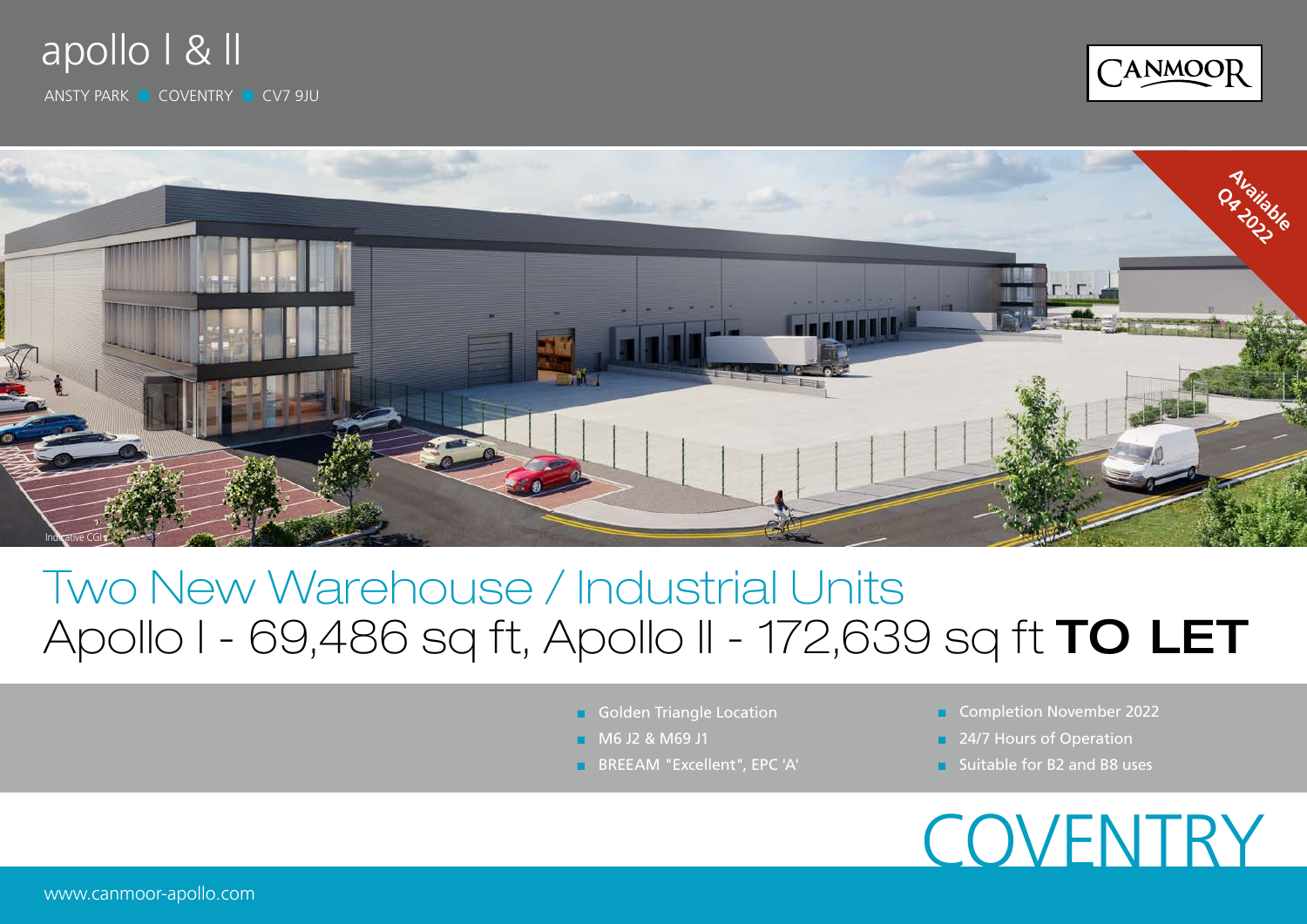

ANSTY PARK ■ COVENTRY ■ CV7 9JU



# COVENTRY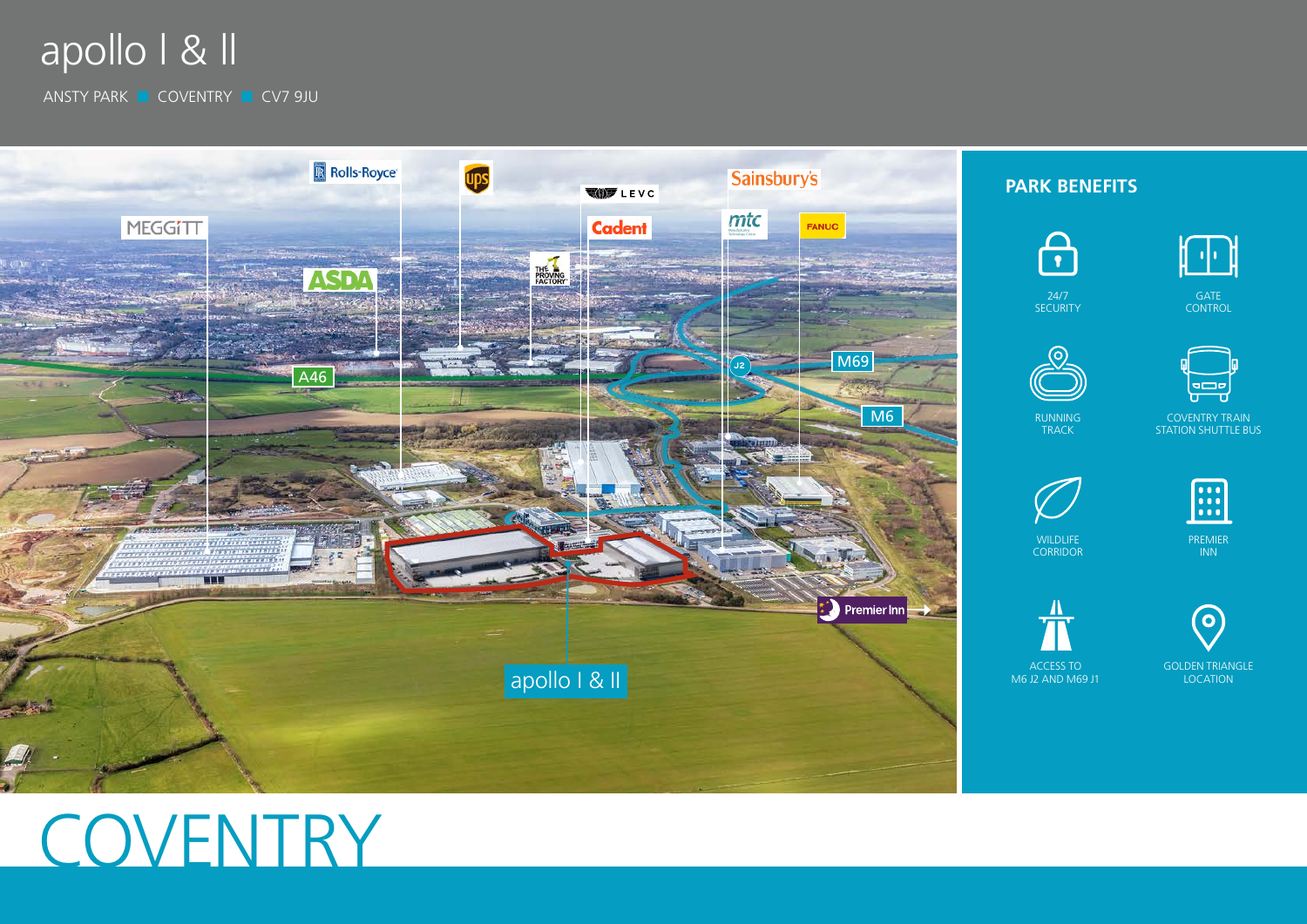

#### **WAREHOUSE**





\*Apollo II could be split to provide approximately 67,734 sq ft and 105,264 sq ft.